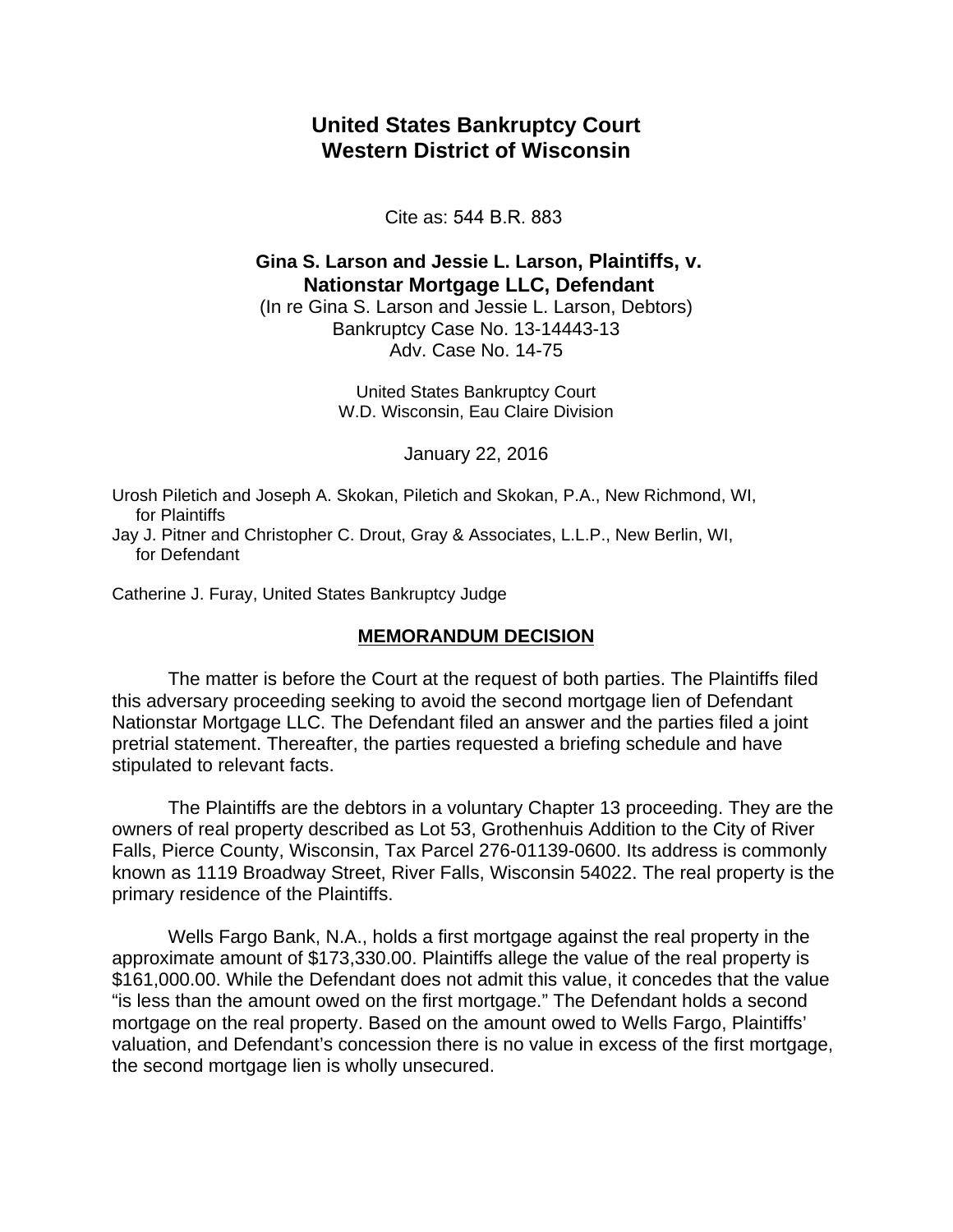Section 506 of the Code determines the secured status of allowed claims. Section 506(a) provides:

An allowed claim of a creditor secured by a lien on property in which the estate has an interest, or that is subject to setoff under section 553 of this title, is a secured claim to the extent of the value of such creditor's interest in the estate's interest in such property, or to the extent of the amount subject to setoff, as the case may be, and is an unsecured claim to the extent that the value of such creditor's interest or the amount so subject to setoff is less than the amount of such allowed claim.

11 U.S.C. § 506(a). Section 506(a) essentially divides a creditor's claim into two portions: a secured claim for the amount of the value of the collateral, and an unsecured claim in the amount of the claim in excess of the value of the collateral. Section 506(d) provides:

To the extent that a lien secures a claim against the debtor that is not an allowed secured claim, such lien is void, unless—

- $(1)$  such claim was disallowed only under section  $502(b)(5)$  or  $502(e)$  of this title; or
- (2) such claim is not an allowed secured claim due only to the failure of any entity to file a proof of such claim under section 501 of this title.

## 11 U.S.C. § 506(d).

Section 1322(b)(2) provides that a Chapter 13 plan may "modify the rights of holders of secured claims, other than a claim secured only by a security interest in real property that is the debtor's principal residence, or of holders of unsecured claims, or leave unaffected the rights of holders of any class of claims." 11 U.S.C. § 1322.

Nationstar argues that because it holds a mortgage on the real property, it must have a secured claim that is not subject to modification under section 1322(b). Nationstar posits that because the Supreme Court refused cramdown of a lien in a Chapter 7 proceeding where the lien exceeded the fair market value of the land, its lien must be considered an allowed secured claim that is not subject to cramdown. This argument relies on Nationstar's view of the decision in *Dewsnup v. Timm*, 502 U.S. 410, 112 S. Ct. 773, 116 L. Ed. 2d 903 (1992). *Dewsnup* involved a Chapter 7 debtor seeking to avoid a lien solely under 11 U.S.C. § 506(d). The *Dewsnup* Court specifically limited its holding to the facts before it, providing, "We . . . focus upon the case before us and allow other facts to await their legal resolution on another day." *Id*. at 416-17, 112 S. Ct. 773, 778. After considering the various opinions interpreting *Dewsnup* and in accordance with the instruction in *Dewsnup* to confine its ruling to the facts before it, a narrow application of its effect is warranted.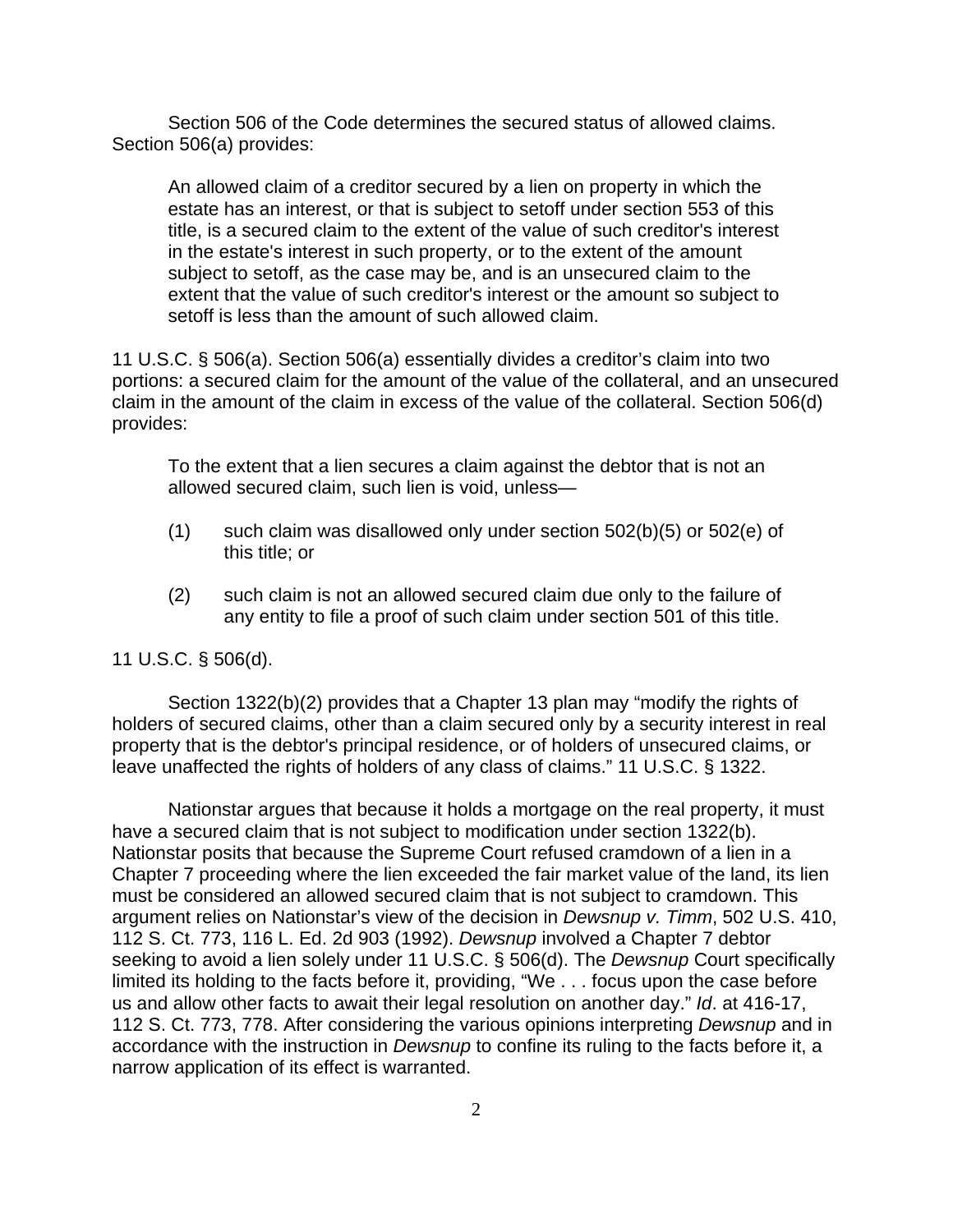Nationstar next posits that the decision in *Nobelman v. American Sav. Bank*, 508 U.S. 324, 113 S. Ct. 2106, 124 L. Ed. 2d 228 (1993), further supports the conclusion that its lien is not subject to cramdown. *Nobelman* was decided one year after *Dewsnup*. It addressed whether a Chapter 13 debtor could modify the unsecured portion of an undersecured claim secured by a residential mortgage. The Supreme Court held that a Chapter 13 debtor should look "to § 506(a) for a judicial valuation of the collateral to determine the status of the bank's secured claim." *Nobelman*, 508 U.S. at 328. The *Nobleman* court held a mortgage could not be bifurcated between secured and unsecured portions in order to strip off the unsecured portion in the case of a mortgage secured by the debtor's principal residence in a Chapter 13. *Id.* at 327. If the valuation established the claim had a secured component, then section 1322(b)(2) could not be used to modify the lien. *Id*. *Nobelman* did not address modifying a wholly unsecured lien claim under the provisions of section 1322(b)(2).

Nationstar's argument ignores the fact that in *Nobelman* there was some equity in the residence in excess of the superior mortgage. In substance, Nationstar argues that if there is a mortgage on the principal residence, that should be the end of the inquiry because the claim must be considered to be an allowed secured claim and, if so, it is secured by a security interest in the Plaintiffs' principal residence and thus falls within the anti-modification provision of section 1322(b)(2). This argument ignores the definition of "allowed claim" contained in 11 U.S.C. § 502(a). That section provides that an "allowed claim" is one to which "a party in interest" does not object. Thus, an allowed secured claim would be a claim to which no objection has been raised or granted and that is secured by property of the estate. By filing this adversary proceeding, the Plaintiffs necessarily are objecting to the allowance of Nationstar's claim. As a result, section 506 provides a mechanism for challenging the extent of the claim's reach over property of the estate.

Based on *Nobelman*, the proper starting point for analysis on whether a lien may be stripped off is section 506(a). We must first determine whether there is any value securing the claim. *Id.* Here, Defendant concedes there is no value securing its claim. The Seventh Circuit has not yet addressed the issue of whether a wholly unsecured claim can be modified under section 1322(b)(2). However, the eight circuit courts that have addressed the question have all concluded that the anti-modification protections provided to secured creditors by 11 U.S.C. § 1322(b)(2) apply only when the creditor's lien actually has some value. In doing so, these cases draw a distinction between undersecured liens and liens without any value whatsoever. *Pond v. Farm Specialist Realty (In re Pond)*, 252 F.3d 122, 126 (2d Cir. 2001); *Minnesota Hous. Fin. Agency v. Schmidt (In re Schmidt)*, 765 F.3d 877 (8th Cir. 2014). A wholly unsecured creditor does not hold a claim secured by a debtor's residence, so the anti-modification provisions do not apply. *Id*. at 882; *see also Lane v. Western Interstate Bancorp (In re Lane)*, 280 F.3d 663 (6th Cir. 2002); *Branigan v. Davis (In re Davis)*, 716 F.3d 331 (4th Cir. 2013); *Zimmer v. PSB Lending Corp. (In re Zimmer),* 313 F.3d 1220 (9th Cir. 2002); *Tanner v. FirstPlus Fin., Inc. (In re Tanner),* 217 F.3d 1357 (11th Cir. 2000); *Bartee v. Tara*